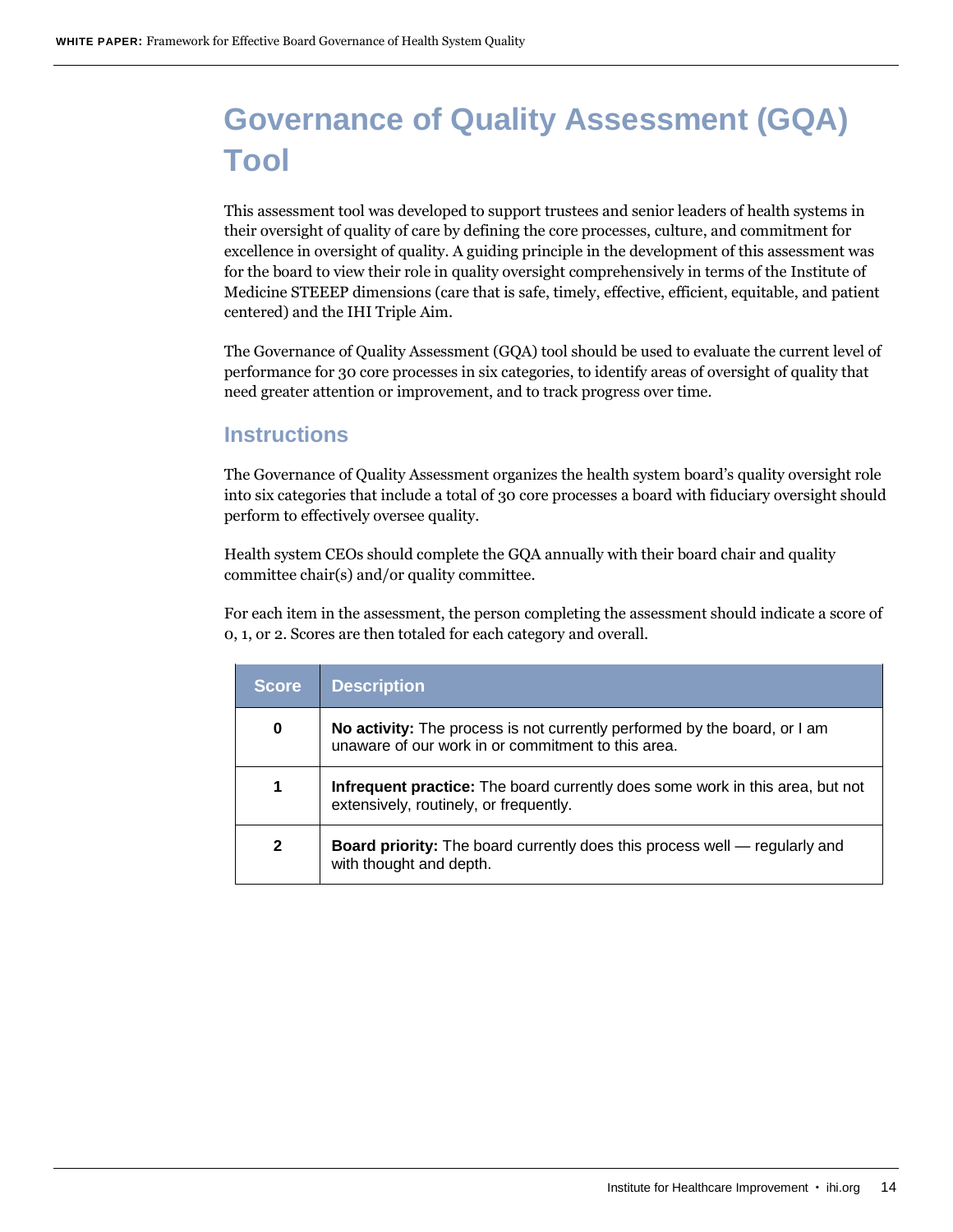| <b>Category 1: Prioritize Quality: Board Quality Culture and Commitment</b>                                                                                                                                                                                                    |                              |                                                                                                                                                                                                      |
|--------------------------------------------------------------------------------------------------------------------------------------------------------------------------------------------------------------------------------------------------------------------------------|------------------------------|------------------------------------------------------------------------------------------------------------------------------------------------------------------------------------------------------|
| <b>Core Board Process</b>                                                                                                                                                                                                                                                      | <b>Score</b><br>(0, 1, or 2) | Process leads to a:                                                                                                                                                                                  |
| 1. Board establishes quality as a priority<br>on the main board agenda (e.g.,<br>equivalent time spent on quality and<br>finance), and time spent on quality<br>reflects board commitment.                                                                                     |                              | Executive committee/governing board<br>that spends a minimum of 20% to<br>25% of meeting time on quality<br>Agenda that reflects board oversight                                                     |
|                                                                                                                                                                                                                                                                                |                              | of and commitment to quality                                                                                                                                                                         |
| 2. Health system senior leaders provide<br>initial and ongoing in-depth education<br>on quality and improvement systems<br>to all trustees and quality committee<br>members, and clearly articulate board<br>fiduciary responsibility for quality<br>oversight and leadership. |                              | Board that understands the definition<br>of quality, key concepts, and the<br>system of improvement used within<br>the organization                                                                  |
| 3. Board receives materials on quality<br>before board meetings that are<br>appropriately summarized and in a<br>level of detail for the board to<br>understand the concepts and engage<br>as thought partners.                                                                |                              | Board that is prepared for quality<br>oversight and engaged in key areas<br>for discussion                                                                                                           |
| 4. Board reviews the annual quality and<br>safety plan, reviews performance on<br>quality metrics, and sets improvement<br>aims.                                                                                                                                               |                              | Board that takes responsibility for<br>quality and performance on quality                                                                                                                            |
| 5. Board ties leadership performance<br>incentives to performance on key<br>quality dimensions.                                                                                                                                                                                |                              | Board that establishes compensation<br>incentives for senior leaders linked to<br>prioritizing safe, high-quality care                                                                               |
| 6. Board conducts rounds at the point of<br>care or visits the health system and<br>community to hear stories directly<br>from patients and caregivers to<br>incorporate the diverse perspectives<br>of the populations served.                                                |                              | Board that sets the tone throughout<br>the organization for a culture of<br>teamwork, respect, and transparency<br>and demonstrates an in-person,<br>frontline, board-level commitment to<br>quality |
| 7. Board asks questions about gaps,<br>trends, and priority issues related to<br>quality and is actively engaged in<br>discussions about quality.                                                                                                                              |                              | Board that engages in generative<br>discussion about quality improvement<br>work and resource allocation                                                                                             |
| <b>Category 1 Total Score:</b><br>(14 possible)                                                                                                                                                                                                                                |                              |                                                                                                                                                                                                      |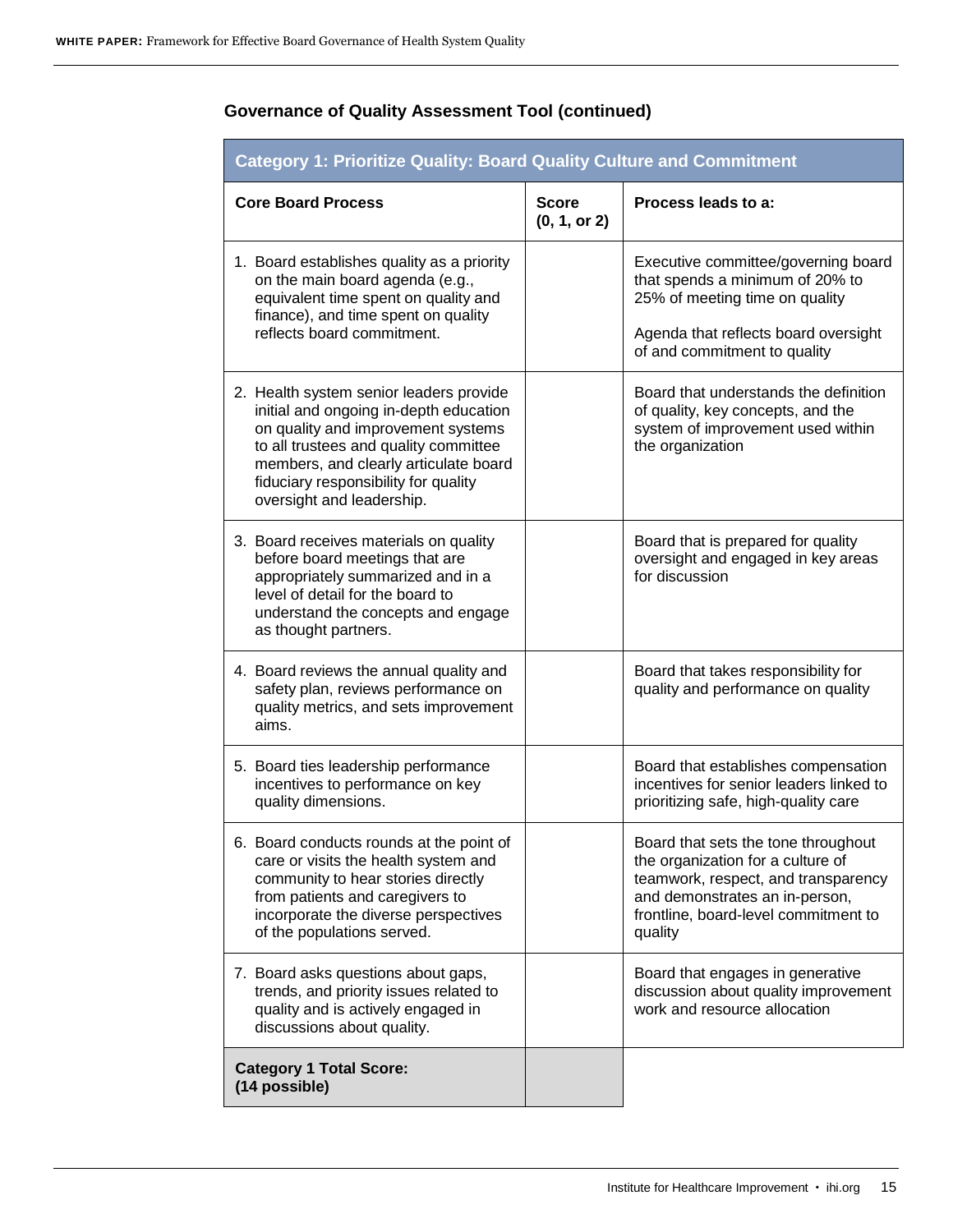| <b>Category 2: Keep Me Safe: Safe Care</b>                                                                                                                                                                                                                                  |                              |                                                                                                                                                                                                                        |
|-----------------------------------------------------------------------------------------------------------------------------------------------------------------------------------------------------------------------------------------------------------------------------|------------------------------|------------------------------------------------------------------------------------------------------------------------------------------------------------------------------------------------------------------------|
| <b>Core Board Process</b>                                                                                                                                                                                                                                                   | <b>Score</b><br>(0, 1, or 2) | Process leads to a:                                                                                                                                                                                                    |
| 1. Board regularly tracks and discusses<br>performance over time on key safety<br>metrics (including both in-hospital<br>safety and safety in other settings of<br>care).                                                                                                   |                              | Board that reviews management<br>performance on key safety metrics<br>and holds management<br>accountable for areas where<br>performance needs to be improved                                                          |
| 2. Board annually reviews management's<br>summary of the financial impact of poor<br>quality on payments and liability costs.                                                                                                                                               |                              | Board that understands the<br>financial costs of poor safety<br>performance                                                                                                                                            |
| 3. Board evaluates management's<br>summary of incident reporting trends<br>and timeliness to ensure transparency<br>to identify and address safety issues.                                                                                                                  |                              | Board that holds management<br>accountable to support staff in<br>sharing safety concerns to create a<br>safe environment of care for<br>patients and staff                                                            |
| 4. Board reviews Serious Safety Events<br>(including workforce safety) in a timely<br>manner, ensuring that leadership has a<br>learning system to share the root<br>cause findings, learning, and<br>improvements.                                                         |                              | Board that holds management<br>accountable for a timely response<br>to harm events and learning from<br>harm                                                                                                           |
| 5. Board reviews management summary<br>of their culture of safety survey or<br>teamwork/safety climate survey to<br>evaluate variations and understand<br>management's improvement strategies<br>for improving psychological safety,<br>teamwork, and workforce engagement. |                              | Board that holds management<br>accountable for building and<br>supporting a culture of<br>psychological safety that values<br>willingness to speak up as<br>essential to patient care and a<br>collaborative workplace |
| 6. Board reviews required regulatory<br>compliance survey results and<br>recommendations for improvement.                                                                                                                                                                   |                              | Board that performs its required<br>national (e.g., CMS, Joint<br>Commission, organ donation) and<br>state regulatory compliance<br>oversight                                                                          |
| <b>Category 2 Total Score:</b><br>(12 possible)                                                                                                                                                                                                                             |                              |                                                                                                                                                                                                                        |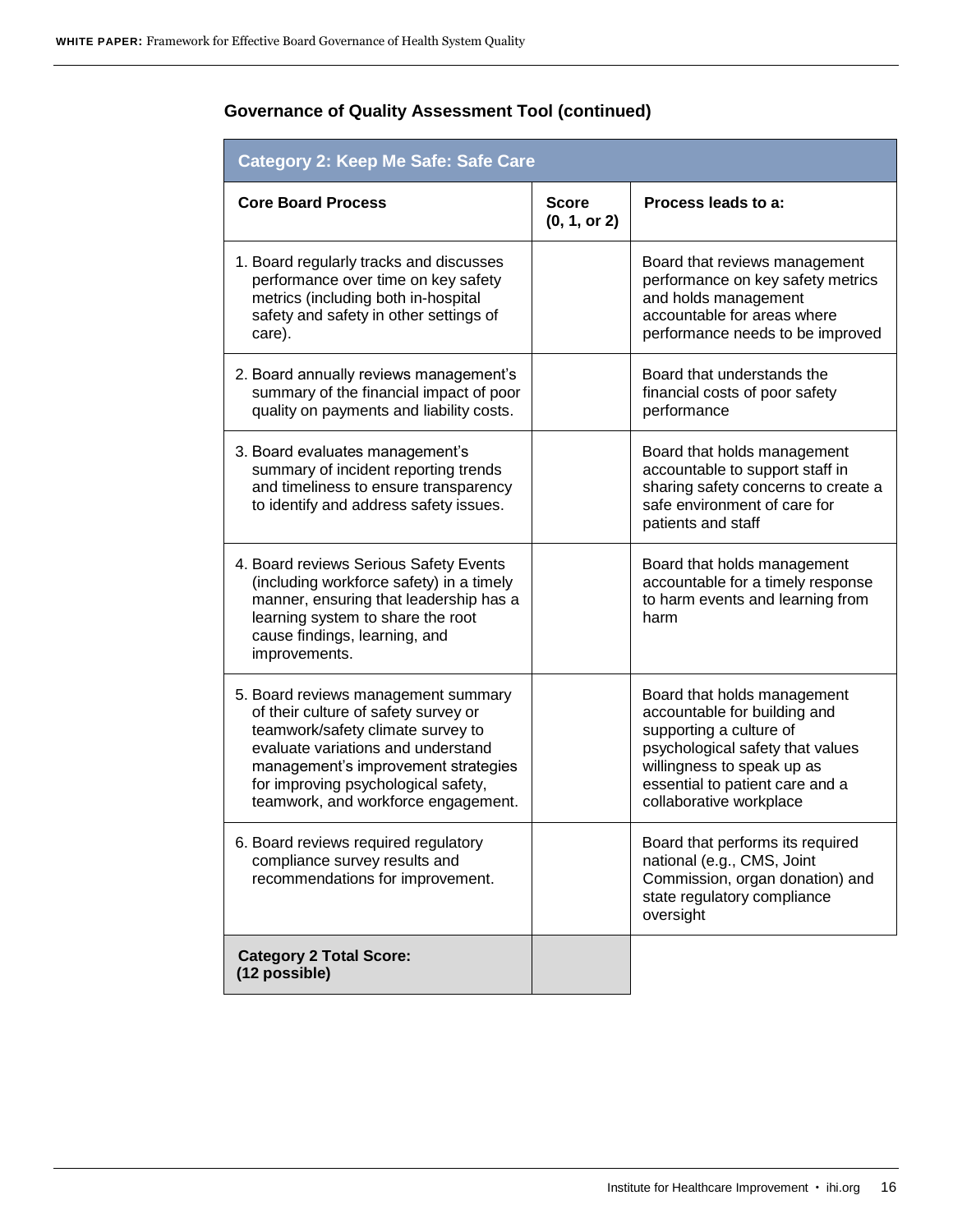| <b>Category 3: Provide Me with the Right Care: Effective Care</b>                                                                                                                                                                    |                              |                                                                                                                                                               |
|--------------------------------------------------------------------------------------------------------------------------------------------------------------------------------------------------------------------------------------|------------------------------|---------------------------------------------------------------------------------------------------------------------------------------------------------------|
| <b>Core Board Process</b>                                                                                                                                                                                                            | <b>Score</b><br>(0, 1, or 2) | Process leads to a:                                                                                                                                           |
| 1. Board ensures that the clinician<br>credentialing process addresses<br>concerns about behavior,<br>performance, or volume and is<br>calibrated across the health system.                                                          |                              | Board that understands its fiduciary<br>responsibility of credentialing<br>oversight to ensure the talent and<br>culture to deliver effective patient<br>care |
| 2. Board reviews trends and drivers of<br>effective and appropriate care as<br>defined for the different areas of the<br>system's care.                                                                                              |                              | Board that holds leadership<br>accountable to ensure that the<br>system does not underuse,<br>overuse, or misuse care                                         |
| 3. Board evaluates senior leaders'<br>summary of metrics to ensure<br>physician and staff ability to care for<br>patients (e.g., physician and staff<br>engagement, complaint trends, staff<br>turnover, burnout metrics, violence). |                              | Board that holds senior leaders<br>accountable for the link between<br>staff engagement and wellness with<br>the ability to provide effective<br>patient care |
| 4. Board establishes a measure of health<br>care affordability and tracks this<br>measure, in addition to patient medical<br>debt, over time.                                                                                        |                              | Board that understands that cost is<br>a barrier for patients, and that<br>health systems are accountable to<br>the community to ensure affordable<br>care    |
| <b>Category 3 Total Score:</b><br>(8 possible)                                                                                                                                                                                       |                              |                                                                                                                                                               |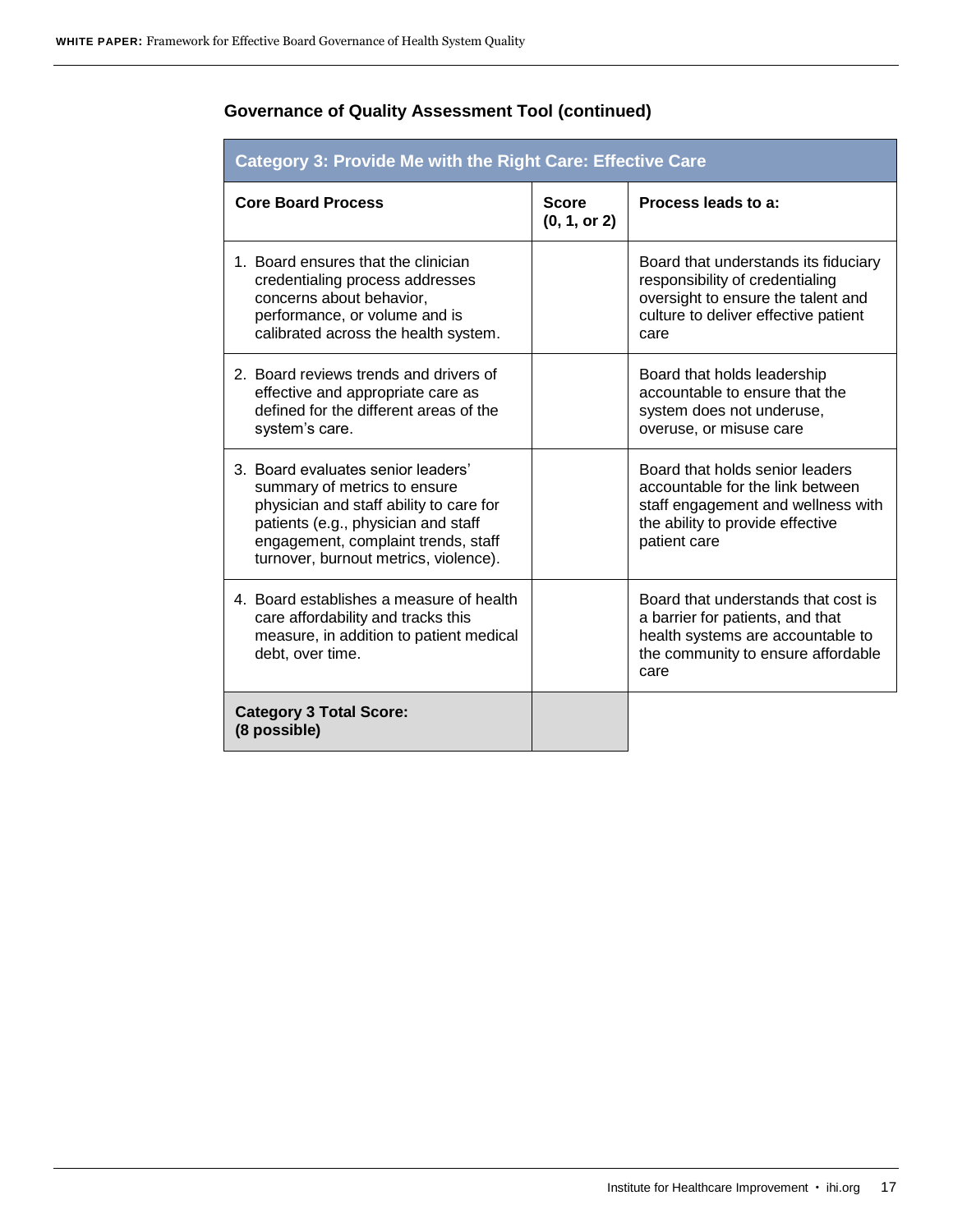| Category 4: Treat Me with Respect: Equitable and Patient-Centered Care                                                                                                                                                                                                                              |                              |                                                                                                                                                                                                                                     |  |
|-----------------------------------------------------------------------------------------------------------------------------------------------------------------------------------------------------------------------------------------------------------------------------------------------------|------------------------------|-------------------------------------------------------------------------------------------------------------------------------------------------------------------------------------------------------------------------------------|--|
| <b>Core Board Process</b>                                                                                                                                                                                                                                                                           | <b>Score</b><br>(0, 1, or 2) | Process leads to a:                                                                                                                                                                                                                 |  |
| 1. Board has patient representation,<br>patient stories, and/or interaction with<br>patient and family councils, and<br>engagement with community<br>advocates at every board and quality<br>committee meeting.                                                                                     |                              | Board that connects its quality<br>oversight role with direct patient<br>experiences to build understanding<br>of issues and connection to<br>patients                                                                              |  |
| 2. Board reviews patient-reported<br>complaints and trends in patient<br>experience and loyalty that indicate<br>areas where respectful patient care is<br>not meeting system standards.                                                                                                            |                              | Board that reviews senior<br>leadership's approach to<br>evaluating, prioritizing, and<br>responding to patient concerns and<br>values a patient's willingness to<br>recommend future care                                          |  |
| 3. Board evaluates and ensures diversity<br>and inclusion at all levels of the<br>organization, including the board,<br>senior leadership, staff, providers, and<br>vendors that support the health<br>system.                                                                                      |                              | Board that supports and advances<br>building a diverse and culturally<br>respectful team to serve patients                                                                                                                          |  |
| 4. Board reviews the health system's<br>approach to disclosure following<br>occurrences of harm to patients and<br>understands the healing, learning, and<br>financial and reputational benefit of<br>transparency after harm occurs.                                                               |                              | Board that understands the link<br>between transparency with<br>patients after harm occurs and a<br>culture of learning and<br>improvement in the health system                                                                     |  |
| 5. Board ensures that all patient<br>populations, especially the most<br>vulnerable, are provided effective care<br>by evaluating variations in care<br>outcomes for key conditions or service<br>lines based on race, gender, ethnicity,<br>language, socioeconomic status/payer<br>type, and age. |                              | Board that holds senior leaders<br>accountable for health equity<br>(making sure all patients receive<br>the same quality of care) and<br>prioritizes closing the gaps in<br>outcomes that are identified as<br>disparities in care |  |
| <b>Category 4 Total Score:</b><br>(10 possible)                                                                                                                                                                                                                                                     |                              |                                                                                                                                                                                                                                     |  |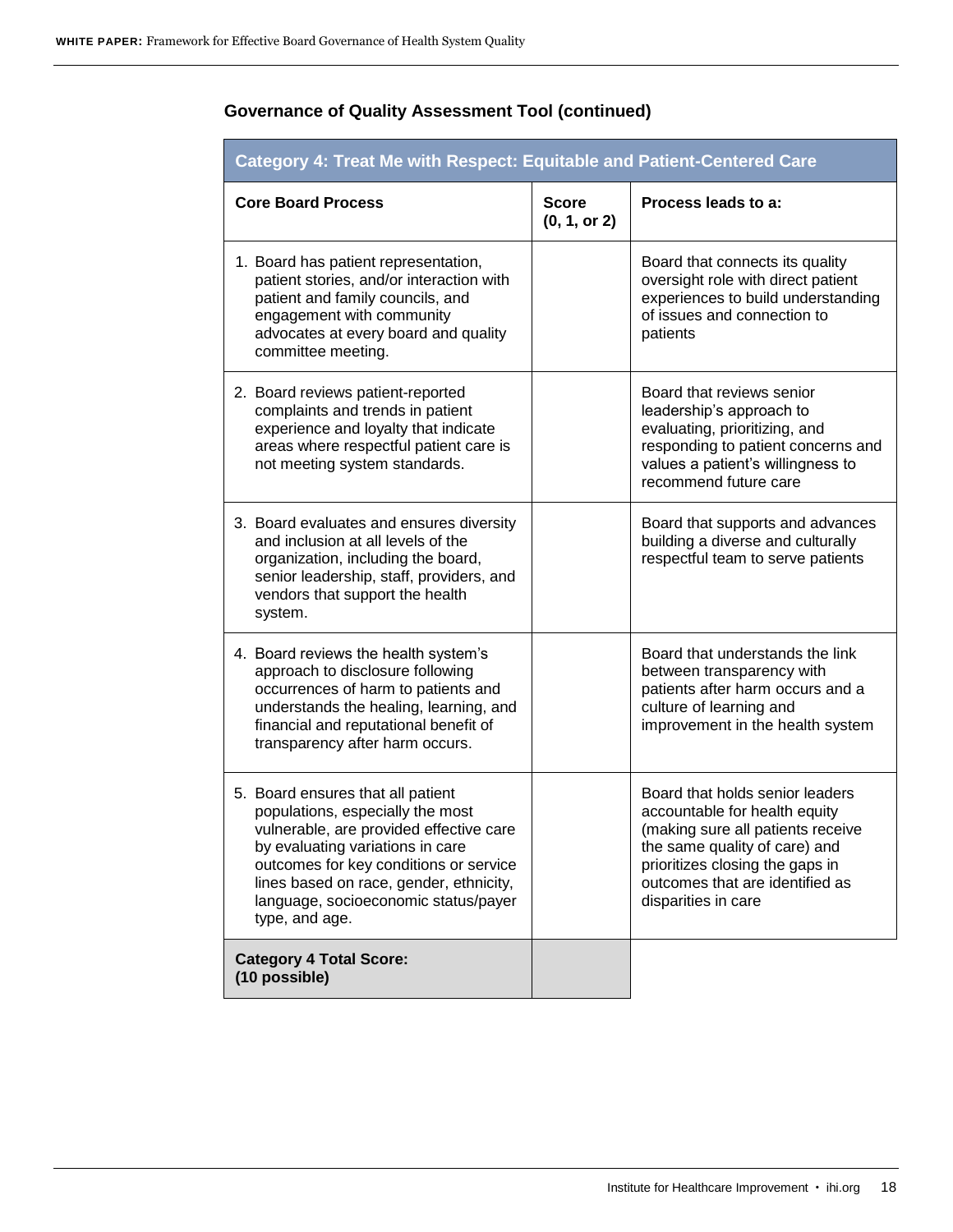| <b>Category 5: Help Me Navigate My Care: Timely and Efficient Care</b>                                                                                                                                                                           |                              |                                                                                                                                                                                                                                             |
|--------------------------------------------------------------------------------------------------------------------------------------------------------------------------------------------------------------------------------------------------|------------------------------|---------------------------------------------------------------------------------------------------------------------------------------------------------------------------------------------------------------------------------------------|
| <b>Core Board Process</b>                                                                                                                                                                                                                        | <b>Score</b><br>(0, 1, or 2) | Process leads to a:                                                                                                                                                                                                                         |
| 1. Board reviews metrics related to<br>access to care at all points in the<br>system (e.g., hospital, clinics,<br>behavioral health, nursing home,<br>home care, dental) and ensures that<br>access is equitable and timely for all<br>patients. |                              | Board that oversees senior<br>leadership's strategy to improve<br>care access (e.g., time and ability to<br>get an appointment, wait time for<br>test results, delays) for all patients                                                     |
| 2. Board reviews senior leadership's<br>strategy for and measurement of<br>patient flow, timeliness, and transitions<br>of care, and evaluates leadership's<br>improvement priorities.                                                           |                              | Board that evaluates the complexity<br>of care navigation for patients and<br>monitors senior leadership's work to<br>integrate care, reduce barriers, and<br>coordinate care (e.g., delays,<br>patient flow issues) to support<br>patients |
| 3. Board evaluates senior leadership's<br>strategy for digital integration and<br>security of patient clinical information<br>and its accessibility and portability to<br>support patient care.                                                  |                              | Board that holds senior leaders<br>accountable for a strategy to<br>support patients' digital access,<br>security, and portability of clinical<br>information                                                                               |
| <b>Category 5 Total Score:</b><br>(6 possible)                                                                                                                                                                                                   |                              |                                                                                                                                                                                                                                             |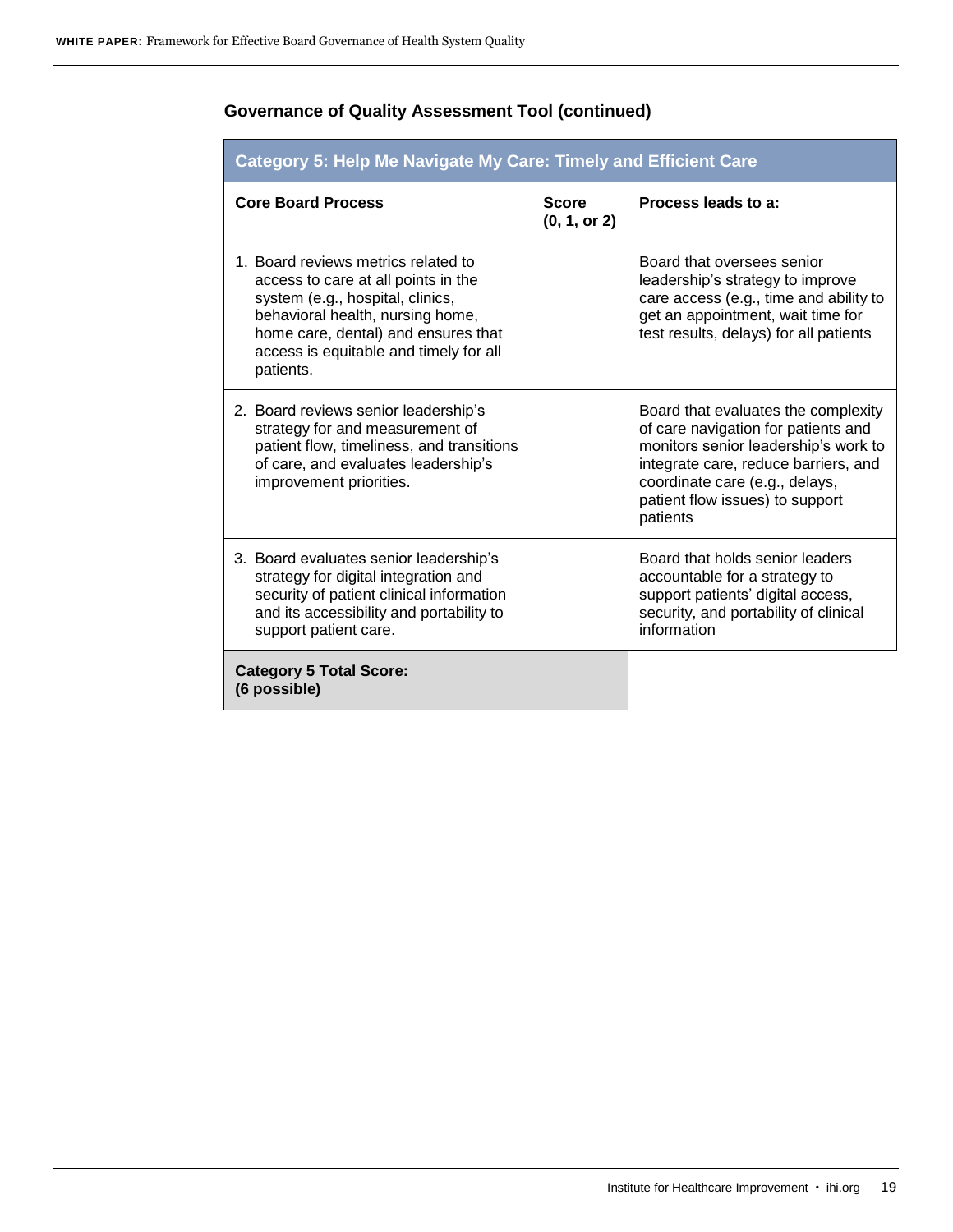| Category 6: Help Me Stay Well: Community and Population Health and Wellness                                                                                       |                              |                                                                                                                                                                                                                                                                                                                                       |
|-------------------------------------------------------------------------------------------------------------------------------------------------------------------|------------------------------|---------------------------------------------------------------------------------------------------------------------------------------------------------------------------------------------------------------------------------------------------------------------------------------------------------------------------------------|
| <b>Core Board Process</b>                                                                                                                                         | <b>Score</b><br>(0, 1, or 2) | Process leads to a:                                                                                                                                                                                                                                                                                                                   |
| 1. Board reviews community health<br>needs assessment and senior<br>leadership's plans for community and<br>population health improvement.                        |                              | Board that oversees the<br>development of a community health<br>needs assessment and has<br>identified which population health<br>metrics are most relevant to track<br>for its patients (e.g., asthma,<br>diabetes, stroke, cancer screening,<br>flu vaccine, dental, prenatal, opioid<br>overuse, obesity, depression<br>screening) |
|                                                                                                                                                                   |                              | Board holds senior leaders<br>accountable for reaching goals<br>established to improve key<br>community health issues                                                                                                                                                                                                                 |
| 2. Board reviews performance in risk-<br>based contracts for population health.                                                                                   |                              | Board that evaluates performance<br>on risk-based contracts for<br>populations and strategies for<br>improvement                                                                                                                                                                                                                      |
| 3. Board evaluates approach to<br>integration and continuity of care for<br>behavioral health patients.                                                           |                              | Board that holds senior leaders<br>accountable for integrating care and<br>tracking care coordination data to<br>support screening, access, and<br>follow-up                                                                                                                                                                          |
| 4. Board reviews leadership's plans to<br>address social determinants of<br>health, including any plans for<br>integration with social and community<br>services. |                              | Board that understands the essential<br>nature of wraparound services to<br>support the wellness of certain<br>patient populations and oversees<br>the strategic integration with those<br>service providers                                                                                                                          |
| 5. Board evaluates the health system's<br>strategy for supporting patients with<br>medically and socially complex needs<br>and with advance care planning.        |                              | Board that ensures senior leaders<br>evaluate high-utilization groups and<br>key drivers to help those users<br>navigate and manage their care                                                                                                                                                                                        |
| <b>Category 6 Total Score:</b><br>(10 possible)                                                                                                                   |                              |                                                                                                                                                                                                                                                                                                                                       |